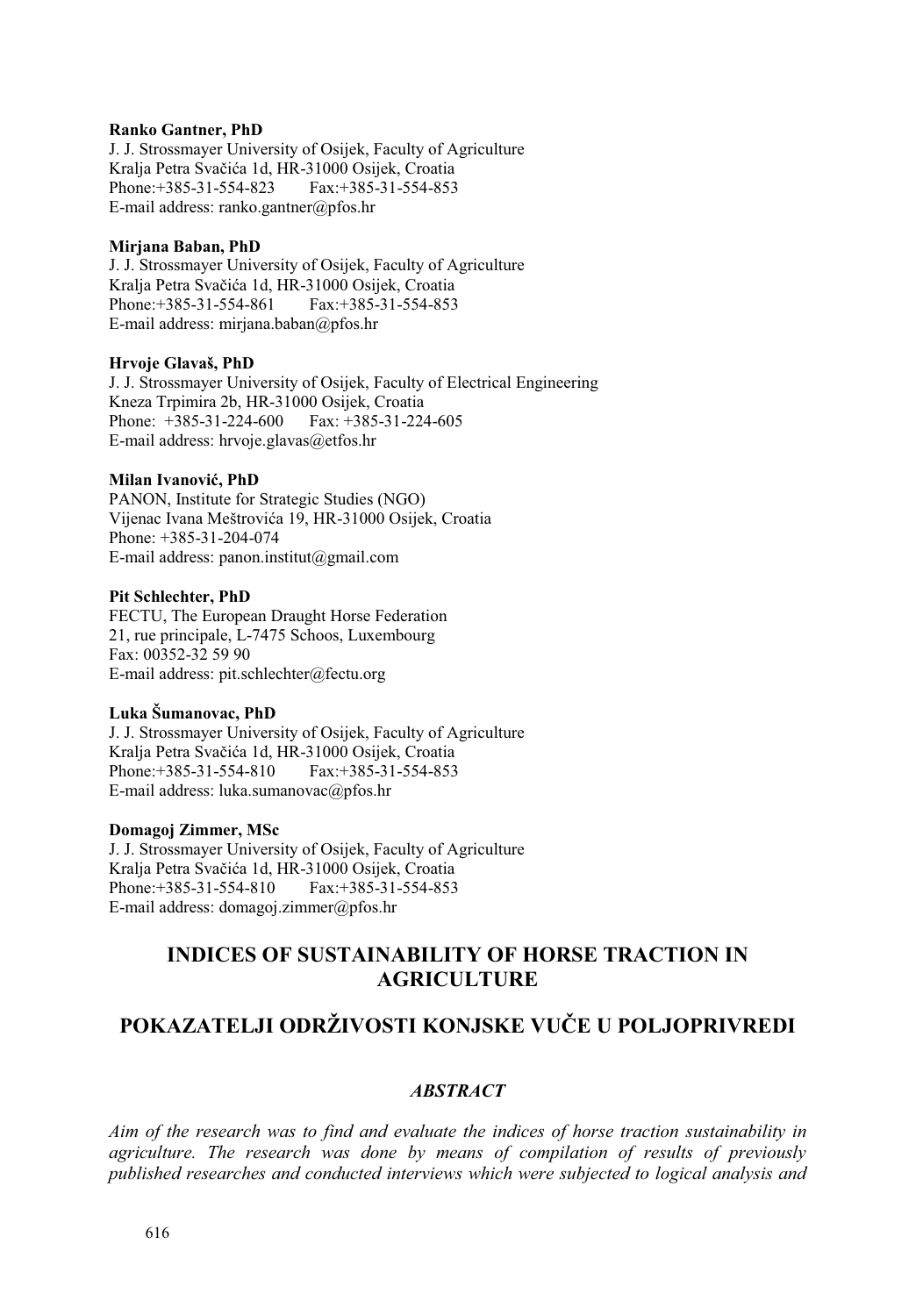*synthesis, and conclusions were brought upon a logical induction and deduction. The research has revealed that, despite the complete shift to machinery traction in Croatia more than 30 years ago, the use of horse traction is still characterized by many important sustainability indices.* 

*Key words*: *Sustainability, Horse traction, Energy, Agriculture* 

# *SAŽETAK*

*Cilj istraživanja bio je pronaći i vrednovati pokazatelje održivosti konjske vuče u poljoprivredi. Istraživanje je provedeno kompiliranjem rezultata iz prethodno objavljenih istraživanja i provedenih intervjua koji su podvrgnuti logičkoj analizi i sintezi, a zaključci su doneseni metodama logičke indukcije i dedukcije. Istraživanjem je ustanovljeno da, unatoč provedenoj potpunoj smjeni konjske vuče u hrvatskoj poljoprivredi traktorskom prije više od 30 godina, upotrebu konjske vuče još uvijek karakterizira mnogo, iznimno važnih, pokazatelja održivosti.*

*Ključne riječi: održivost, konjska vuča, energija, poljoprivreda*

# **1. Introduction**

There can be found many titles in Croatian newspapers recently warning about a contraction of national economy, about a foreign debt going unsustainable and an increasing unemployment rate during the last few years. Besides, the environmentalists emphasize the need to protect natural resources and to rely on renewables to ensure a sustainable development of society. The aim of this research is to provide the public with an idea that can offer an economically viable and sustainable way of farming which can at least partially contribute to meet the a.m. warnings. The idea comes from an article by Kollodge (1993) who found that at a time when many conventional farmers across the US are in desperate financial straits, traditional Amish farms are still making money and realising profit with a cautious disregard for get-big-or-get-out modern technology and refusing any direct government subsidies, other than those built into market prices, which they can't avoid. Maybe, such traditional way of farming, relying mainly on horse traction, may in some respects really help small Croatian farmers to survive the current crisis? Maybe it can help the society to come up to a healthier environment and a more resilient economy? The paper will try to give an answer.

# **2. Materials and methods**

The research was done by means of compilation of results of previously published researches and conducted interviews which were subjected to logical analysis and synthesis, and conclusions were brought upon a logical induction and deduction.

# **3. Results**

# **3.1. Use of renewable energy resources**

The majority of agricultural production of industrialized economies is currently driven by diesel fuelled tractors. Thus, the agriculture currently relies on distant oil sources used to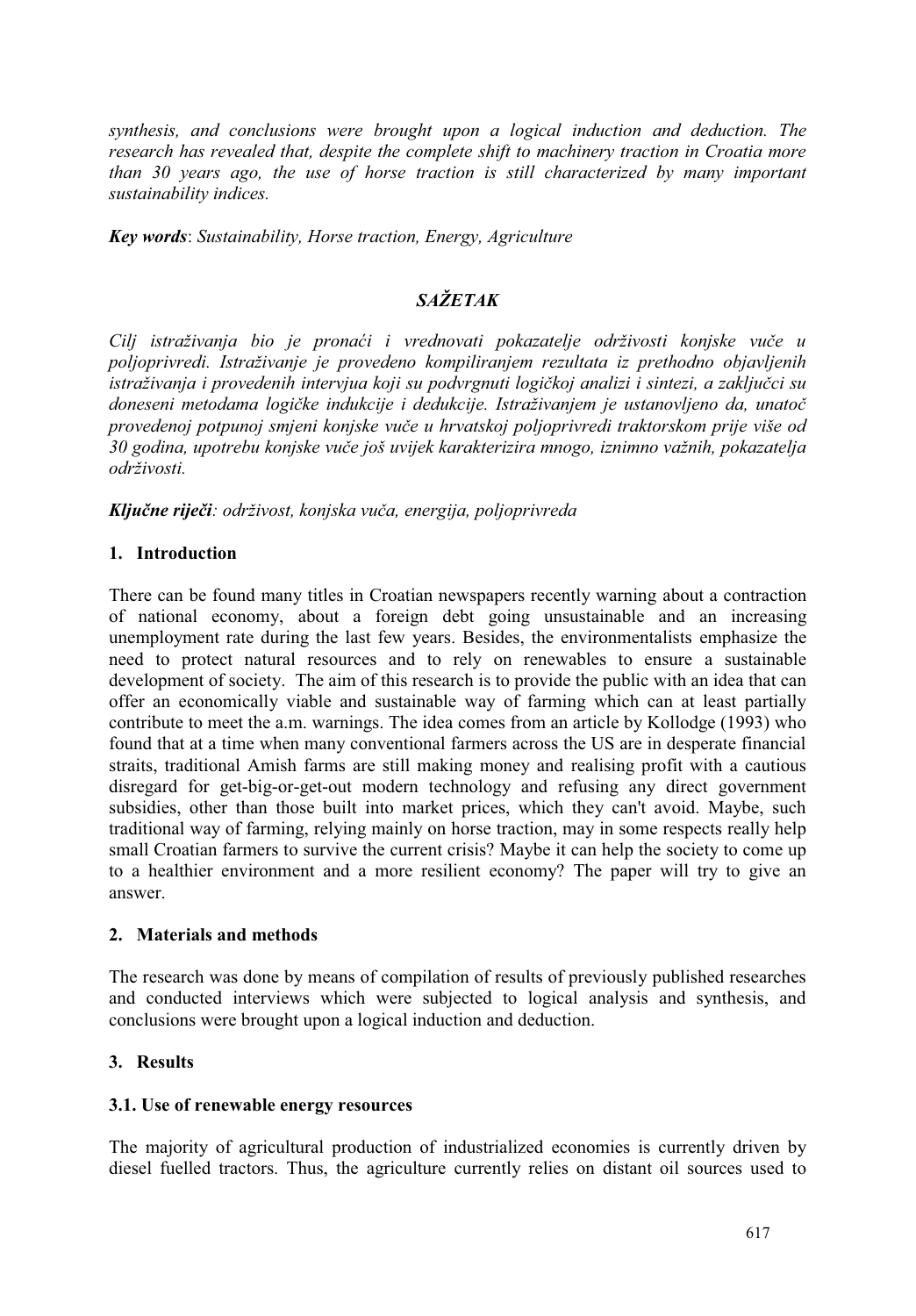produce diesel fuel. Moreover, the oil is deemed an exhaustible resource. Namely, the Hubbert's peak oil production is estimated to occur prior 2015 a.d. (Almeida and Silva, 2009) and after that the consistent decline of production is expected. Simultaneously, the world's demand is estimated to continue rising consistently (Hall and Day, 2009) and so will do the prices for oil and its derivatives. The growing importance of non-conventional oil (oil shale, natural bitumen, extra-heavy oil, biofuels and other synthetic conversion of liquids: coal to liquids and gas to liquids) is not forecasted to cease the shortage of oil and its derivatives, and their price will continue to rise due to higher costs of production (Castro et al., 2009; Murphy and Hall, 2011). Moreover, non-conventional oils are coming from exhaustible sources too, except for biofuels. Accordingly, Jurčić et al. (2013.) stress the imperative for every nation to develop renewable energy resources. Biofuels are offering renewable energy but in very limited amounts under current technological achievements, while competing for resources that are normally being used for food production (Demirbas, 2008; Rathmann et al., 2010). Under such circumstances the reintroduction of animal traction in agriculture may look, at least, consolatory, if not reasonable. At the time of emerging energy crisis we have a method for efficient transformation of sunlight energy into mechanical work in agriculture, being widely used since ancient times until some 30 to 40 years ago - namely the horse. Horses are fuelled with cheap and broadly available fodder like hay, straw and little of grain (Harris, 1998.). The renewability of fodder production for draught horse is doubtless since such a plant production requires only the natural sunlight, at least low fertile soil and sufficient rainfall, available in the great majority of terrestrial environments of the Earth. Fitting of horse traction into a renewability scheme accords with findings of Rydberg and Jansen (2002).

# **3.2.The production of fodder for draught horses would not seriously compete with the production of food for humans**

Biofuel production often competes with food production on arable land (Rathmann et al., 2010). Thus an important issue to consider is: What would be the share of land needed for the feeding of horses in the total cultivated area they work? The question can be answered by ratio of land area used to produce horses' fodder and bedding to the total land area horses can work. According to Morrison (1936, cit. Courteau, 2007), the farms using two teams of no more than three horses (in total 4 to 6 horses) cultivated an average of 137 acres (55 ha) of cropland, those using a tractor and four horses farmed 196 acres (79 ha), but those using only horses — eleven horses in big hitches of four or more — tilled an average of 252 acres (102) ha). The a.m. findings came out of a research carried out for USDA and which was conducted on 735 Corn Belt farms in 1929 a.d. Apparently, about 9 ha of arable land could be worked per working horse. But how much of this area is required to produce the horses' fodder? Horses normally can be fed with fodder of poorer quality than that needed for any other modern productive livestock. While the modern milking cows need the average protein content of about 16 % in their fodder and about 35 % of expensive concentrates (grains and processed soybeans), on a dry matter basis (Broderick, 2003), the working horses need only about 9 % protein and 15 to 25 % grain (oats or barley) when working, on a dry matter basis for a whole day, and about 8 % protein and no grain when idle (derived from recommendations of Fouts, 2008). The required fodder dry matter intake is about 2 % calculated from a draught horse's body weight (600 to 900 kg, depending on the breed), while the milking cow needs about 3 % dry matter intake of its body weight (600 to 700 kg). In principle, the total annual need for the horses fodder depends on the expected number of working days which may vary significantly among the farms. Based on an interview conducted with Mr. Antun Mandić, of the Vuka village of Croatia (age 81, experienced horse keeper, not published interview), a pair of working horses was efficiently used to till about 14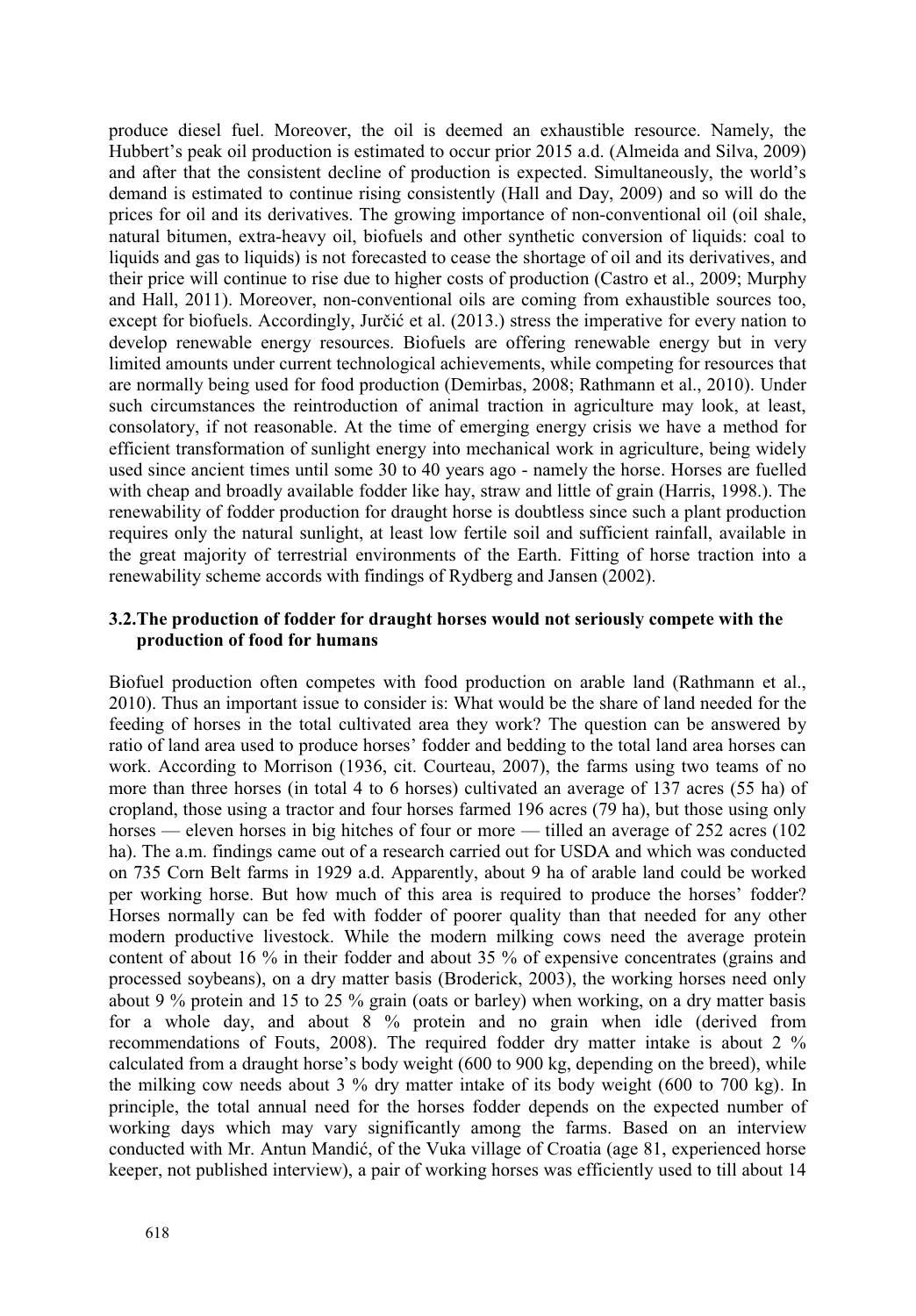ha of cropland. Horses were engaged in agricultural works and transportation about 140 days per year, with an average of about 40 medium-work days and about 100 light-work days. The remaining 225 days in a year they were considered idle (kept in stall, or grazed on the village's roadside vegetation, or grass under plum orchard, etc.). There was no real heavy work for the horses in agriculture, except when they were used for logging in forestry. The total annual need for horse's fodder according to a.m. work load is about 500 kg of oats (grain), 2000 kg of lucerne hay or grass hay, and 2000 kg of straw (byproduct of cereals production) per animal. An arable land area needed to produce the required fodder can be calculated from average crops' yields reported in the official gazette for the Pannonian Croatia during the period 2005 to 2008: 2.0 to 3.4 t/ha of oats (grain) and 6.3 to 8.5 t/ha of lucerne hay (Central Bureau of Statistics, 2009.), and from reported wheat straw yields 2.3 to 7.1 t/ha (Teklić et al., 1994). Thus, for a pair (a team) of work horses about 0.6 ha of lucerne crop, 0.5 ha of oats and 0.5 ha of wheat for straw would be required. If we exclude the area for wheat straw (since the wheat is primarily grown for grain for human's food) the total required area can be estimated to 1.1 ha for a team of two working horses, traditionally used to cultivate about 14 ha of cropland. Thus the share of land used to produce fodder for the horses may be estimated at 7 to 8 % (depending on the productivity of a farmer's land and agronomy practices) in the region of Pannonian Croatia. This estimate is slightly greater than 6 % estimated by De Decker (2008), probably because of lower expected yields of fodder per hectare used in calculation, and because of a poorer utilization of horses on smaller farms. Namely, the above presented needs were calculated for a farm with a lower horse utilization (7 ha per a horse) compared to US average of 1929 a.d. (9 ha per horse). It may be interesting to mention that officially reported yields for Pannonian Croatia are somehow pessimistic, e.g. conscientious farmers realize about 30 to 50 % higher yields, thus diminishing the required area to 0.8 ha, i.e. 6 % of the total area. It's worthy to bear in mind that in lower yielding environments (low fertile soils, acidic soils in arid climate, cold climates) the share of land needed to feed the horses would be greater due to lower fodder production per area unit. Changes in the annual working load has a direct impact on the total annual needs: increasing the number of working days will increase the amount of required grain feeds only (oats, barley or maize), while the needs for roughages (hay and straw) will be kept constant.

On traditional farms in Pannonian Croatia, the working horses were kept idle in winter and were often fed considerably less than in the above presented calculation. They were often fed mainly on by-products of grain crops, like pure cereal straw, maize stover and few meagre maize cobs, thus allowing to further minimize the share of land needed to produce fodder for them (Mr. Dušan Balić of the village Dalj of east Croatia, age 60, personal communication, not published data).

Therefore, the share of arable land area required to "fuel" the draught horses may be similar to the area required to fuel the diesel-engine tractor fuelled with rapeseed  $1<sup>st</sup>$  generation biodiesel (DeDecker, 2008).

# **3.3.CO2 and GHG neutrality**

The production and use of biofuels, like bioethanol and biodiesel, are increasingly stimulated by many national governments because of environmental concerns, namely to reduce the  $CO<sub>2</sub>$ emissions to atmosphere, since the  $CO<sub>2</sub>$  released from fossil fuels combustion is considered a global warming contributor – as a gas with green house effect (GHG, Rathmann et al., 2010). Regarding the production of fodder for horses, it is a function of recent photosynthesis, and all of the carbon comprised in the fodder, and subjected to biological combustion in the animal, is just shortly before "caught" from the atmosphere by crop plants. Thus the *fodder crop – horse* system features the atmospheric carbon neutral function. Despite the reduction of net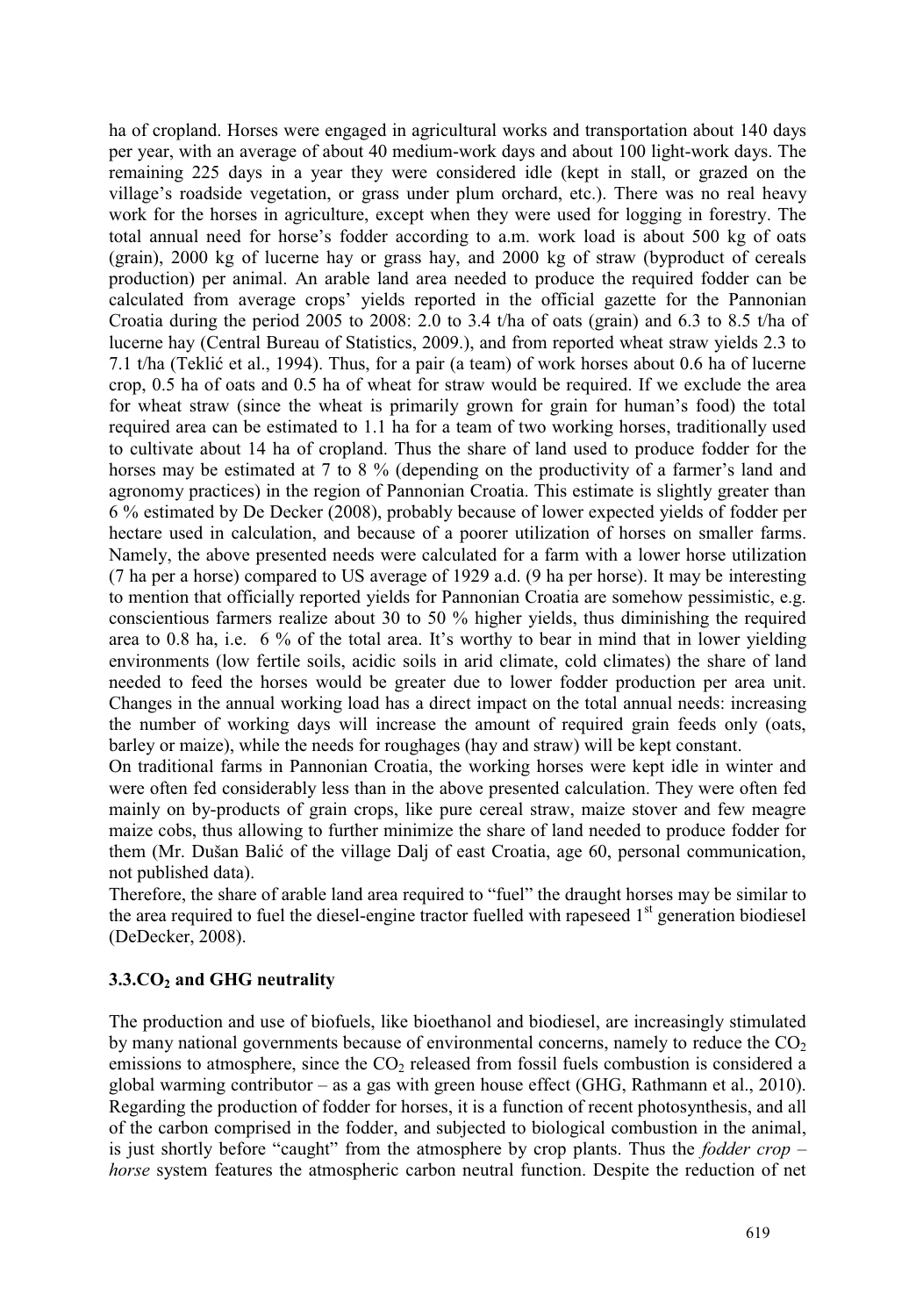CO2 emissions by the use of bioethanol and biodiesel, there are strong doubts nowadays regarding their green house gas (GHG) neutrality. According to Crutzen et al. (2008), those agricultural crops most commonly used at present for biofuel production and climate protection can contribute to enhanced greenhouse warming by  $N_2O$  emissions. The main cause for  $N_2O$  emissions to atmosphere is the application of nitrogen fertilizers to such crops. Considering the horses' fodder, a great part of it belongs to roughages, like various hays, which are mostly produced as legume mono-crops or crop mixtures of grasses and legumes, regarded as independent of the application of artificially fixed nitrogen fertilizers (Bukvić et al., 2013), thus avoiding the contribution to  $N<sub>2</sub>O$  emissions. Moreover, any other horse fodder may be produced organically, where the most of nitrogen is delivered to crops by biological fixation, thus further reducing the amount of  $N_2O$  emissions. Therefore, the forage-horse system of fuelling the agricultural traction may be considered as more GHG beneficial than majority of biofuels based on arable food-crops. Additionally, relatively minor soil compaction imposed by working horses (Herold et al., 2009) provides for better physical properties of the soil thus further lowering the GHG emissions from soil (Horn et al., 1995).

# **3.4.Soil fertility and compaction issues**

Soil's fertility i.e. it's capacity to produce a yield, is a complex trait conditioned by several determinants, which are related to the soil's ability to provide a favourable environment for plants. Among the most important determinants of the soil's fertility are: bioavailability of plant nutrients, capacity to hold water and nutrients, proper drainage and aeration to roots, and richness of soil biota (Stockdale et al., 2002). Soil compaction is one of the major problems faced by modern agriculture (Hamza and Anderson, 2005) since it threatens all a.m. determinants of the soil's fertility (Soane and Ouwerkerk, 1995; Horn et al., 1995). It is well documented that one of the main causes for soil compaction is the overuse of machinery (Hamza and Anderson, 2005). The problem becomes more pronounced along with the trend to heavier wheel loads (Van den Akker et al., 2003). The increased consciousness of the soil's crucial role in environment comes from the realization that soils are a part of soil-watershed systems acting as a buffer in cases of excessive rainfalls thus mitigating or even preventing floods (Harper, 2014), and storing the water for periods of lack of rainfall, thus mitigating drought effects on yields.

Fortunately, the policy makers in the EU and worldwide recognize soil as a vital resource under increasing pressure (Van den Akker et al., 2003) and encourage the research for mitigating the soil compaction. The research is mainly focused on highly mechanized solutions and findings provide guidelines for a better management: reduce pressure on the soil, work at optimal soil moisture, reduce the number of passes by farm machinery, confine traffic to certain areas of the field (tramlines), increase soil organic matter, impose crop rotations that include plants with deep, strong taproots, and maintain an appropriate base saturation (Hamza and Anderson, 2005). Despite these all holds true, one historical option is overlooked. Namely, horses provide a tried and tested solution to prevent soil compaction (Herold et al., 2009). Although horses can under certain circumstances impose a higher ground pressure than tractor tyres, the compaction effect is limited to the top few centimetres of the soil profile because of the comparatively lower weight (Wyss, 1999) compared to modern tractors, which in the case of a light model of 54 kW (73 hp) weights as much as 3,560 kg (Filipović et al., 2011). Moreover the pression caused by the horse's hooves is limited to spots whereas tractors cause pressure stripes. And the compression effects of agricultural machinery penetrate to much deeper zones, causing subsoil compaction (Van den Akker et al., 2003) which may occur even when the soil is very dry (Trautner and Arvidsson, 2003).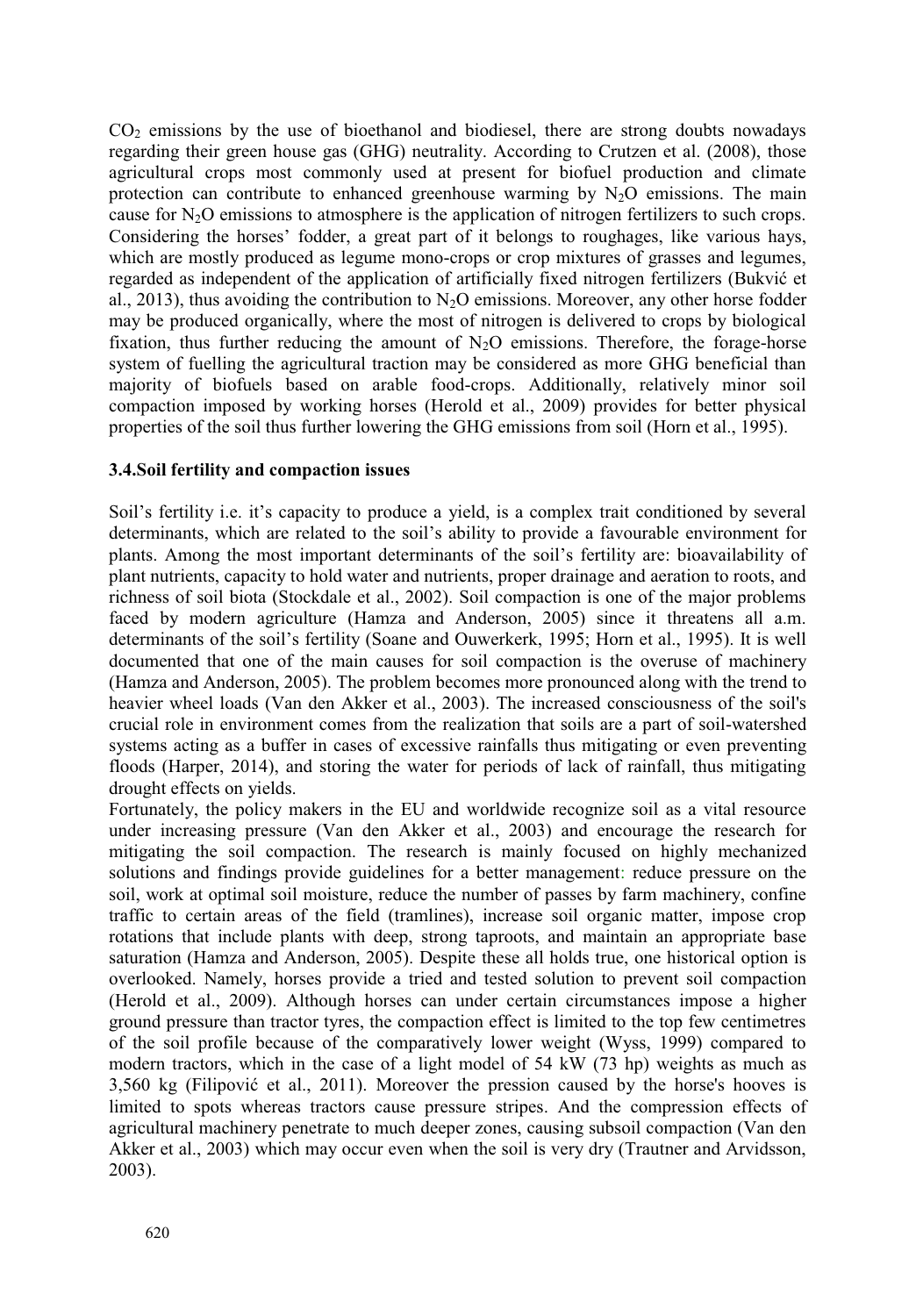Contribution of horse traction to soil's fertility is recently confirmed through the increased yield of vegetable crops after switch to horse traction from previously mechanized one (Pinney, 2003).

Contribution via horse manure production used as a fertilizer is relatively minor (about 8 t annually per 7 to 9 ha worked, Smith and Swanson, 2013), but not to neglect since our soils chronically suffer from the lack of high quality organic matter addition.

# **3.5.Depreciation costs**

Depreciation costs of mechanical tractors strongly depend on the total area of cropland worked. E.g. a small farm producing field crops needs a tractor of at least 40 kW (i.e. 54 HP), a farmer cultivating 30 ha of cropland needs a tractor of 60 kW (80 HP), and for a 100 ha farm two tractors are required: one of 40 kW and one of 80 kW (107 HP) (Mago, 2008). The annual depreciation for a 105 HP tractor working 450 hours/year is estimated 3,096 USD/year (Lazarus and Selley, 2005) what equalled to 2,288 EUR/year (according to exchange rate of 2005) or 17,523 HRK/year. When the annual depreciation for the 105 HP tractor is calculated in relation to the area the tractor is tilling (100 ha, Mago, 2008), the depreciation rate per hectare amounts for 22.88 EUR/ha/year or 175.23 HRK/ha/year.

Regarding the horses, the depreciation can be estimated as follows: the market price for a two year old stallion or mare of the Croatian Coldblood breed is calculated by 11 HRK (about 1.5 EUR) per kg of liveweight (Mr. Vedran Vuković of Beničanci village of Croatia, a horsebreeder for meat, personal communication, unpublished data) which is in average about 600 kg, what equals to about 6,600.00 HRK (about 900 EUR) for a head, or 13,200.00 HRK (about 1,800 EUR) for a pair (i.e. team). This meat market price is estimated to represent the costs for bringing up the horse from his birth to the age of two years when matured to agricultural work. The costs of training horses for work are not included in this price since the authors were unable to estimate them. When the purchase price is divided by 12 years of employment (Randall, 2004), the depreciation of a pair of horses equals to 1,100.00 HRK annually (about 150 EUR/year). This estimation is very close to the Randall's (2004) who estimated 91.67 USD per horse annually what equals to 1,111.00 HRK for a pair (about 145 EUR) according to exchange rates in 2004. The annual depreciation rate per hectare of cropland should thus be about 79.00 HRK/ha/year (about 10.40 EUR/ha/year) for a farm example of 14 ha (Mr. Antun Mandić of Vuka village of Croatia) or about 61.00 HRK/ha/year (about 8.04 EUR/ha/year) for the Morrison's (1936, cit. Courteau, 2007) horse/area ratio of one horse per 9 ha of cropland. The presented calculus shows the draught horses annual depreciation per hectare equals to one-third to one-half of the diesel-powered tractor of 105 HP tilling 100 ha of cropland.

Nowdays, when Croatian farmers are faced with lower prices for agricultural products due to openness to the international market, with growing prices for inputs and equipment, and with poor subsidies, the horse traction may look economically reasonable to small holders, mainly due to lower depreciation, fuel and maintenance costs.

# **3.6.Farm-level sustainability and organic farming issues**

In Croatia small farming agriculture is still very important. Farms cultivating below, or up to 10 ha of land, hold about 377,000 ha, i.e. about 37 % of a total of one million ha of cultivated land (MPRR, 2009). Small farmers are generally facing relatively high machinery costs per unit of land area (Mago, 2007) since they are over-equipped with tractor power due to their ambition to own at least a tractor and basic equipment, even when this is economically irrational. Morrissey (2009.) has concluded that horse traction under modern conditions is still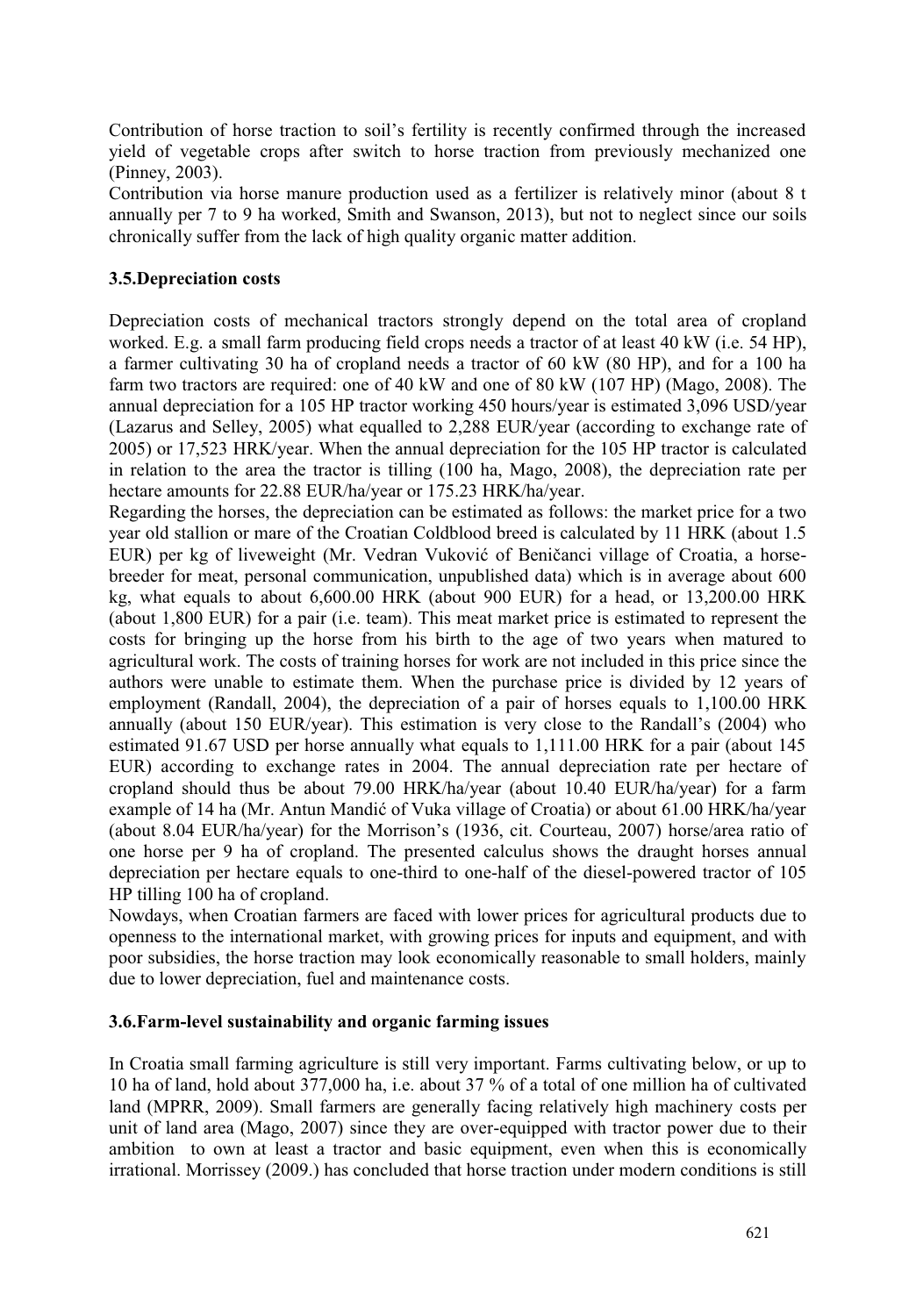suitable for small farms since it meets more sustainability criteria than the use of a dieselengine tractor. The sustainability criteria in favour of the working horse pointed out by Morrissey (2009) were: it offers the farmers a better economic viability, it increases their self reliance, it reduces their vulnerability when facing adverse natural and socio-economic factors and it improves the quality of life of farmers who enjoy working with horses and in a natural environment. The shift to horse traction perfectly suits organic farming systems which stress the importance of a farmers' self-reliance, of natural resources, of environment protection and long term sustainability of production and society development (Rigby and Caceres, 2001). Moreover, the use of working horses is expected to improve the profile of organically produced goods, giving them a traditional image when delivered to a farmers market by a horse wagon, which is appreciated by many urban consumers. Considering the ratio of amount of added value created on-farm and off-farm in the total value of production, the horse traction enables a farmer to participate with greater share than conventional farmer, mainly by avoiding most of the off-farm expenses which the conventional farmer has to cope with.

# **3.7.Work capacity and employment rate**

As presented above, a pair of horses may efficiently provide all the required traction for the cultivation of 18 ha of arable crops according to USA standards of 1929 (Morrison, 1936, cit. Courteau, 2007), or 14 ha of arable crops of east Croatia in the first half of the 20th century (Mr. Antun Mandić). Work capacity of a draught horse is thus estimated at about 7 to 9 ha per animal. In order to ensure the required ratio of land area per a horse, the number of animals needed increases if the cultivated area of the farm does. A similar relation applies to tractors: the bigger the farm, the more powerful the tractor (more HP). The working capacity of a horse does not limit the production capacity of agriculture. Though, using horses instead of tractors requires more human labour, since each team of horses should be lead by one man – a teamster. This statement brings another question: does the increased use of human labour benefit a nation's welfare or not? How does it correspond to Croatian employment needs? In times of increasing unemployment in Croatia, emerging employment opportunities may look promising, since unemployment has serious psychological and social consequences. For instance, unemployment brings anxiousness, depression, discontentment with life, lowered self-respect and hopelessness to affected people (Matko, 2002), and may even lead to criminal behaviour and delinquency (Nekić, 2002). If the increased employment rate is considered beneficially than the use of horses certainly would contribute to the nation's welfare.

# **3.8.Trade balance and foreign debt**

It is well known that negative foreign trade balance, if not financed from foreign currency reserves, may lead to increased foreign debt, even to a critical level concerning the sustainability of economy. Despite the Croatian ratio of public external debt to GDP (about 30 % in 2010, derived from Statistical Yearbook 2011, Croatian Bureau of Statistics, 2012) is considered quite sustainable (when below 60 % according to Mihaljek, 2003), the ratio of gross external debt to GDP (about 100 %) may be considered as a vulnerable trait of the Croatian economy (when above 80 %, according to Mihaljek, 2003).

Croatian agriculture driven by diesel-engine tractors contributes to national foreign trade misbalance due to its diesel fuel and lubricants consumption and to imports of tractors and spare parts. At the same time, the horse traction operates without imported fuels, lubricants and spare parts, thus relieving the foreign trade misbalance. Moreover, the use of draught horses can further contribute to foreign trade balance by attracting tourists to the rural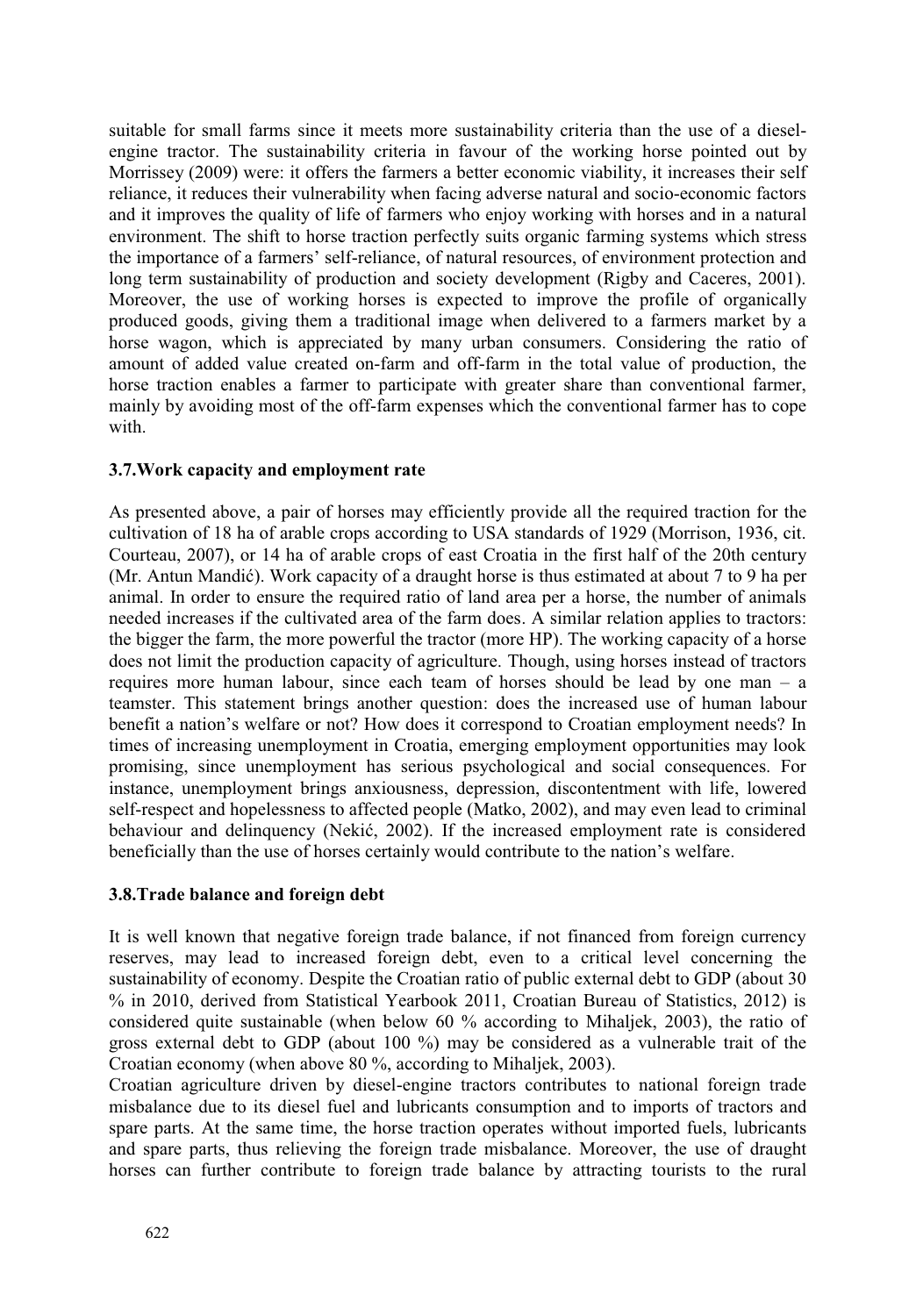countryside what has the same effect as exports of goods and services. The attractiveness of rural landscape for agro-tourism purposes may be efficiently improved by the appearance of horses in carriage and field works. A significant number of North-East Brandenburg farms are offering horse-boarding facilities and farm holiday activities (Lange et al., 2013), and a frequent appearance of a horse-keeping and equine service provision represents a typical urban consumer-oriented farm adaptation strategy in peri-urban areas of Berlin and Copenhagen (Zasada et al., 2011, cit. Lange et al., 2013). Thus, a partial shift to horse traction may contribute to the enhancement of rural tourism as a component of regional and national economy as well.

# **4. Conclusions**

It appears from this research that horse traction in agriculture shows several very important indices of sustainability, even in the  $21<sup>st</sup>$  century, and even for developed economies, what is in line with findings of Morrissey (2009), Randal (2004) and Rydberg and Jansen (2002). The most important indices of sustainability are: use of renewable energy sources for fuelling, minimization of GHG emissions, conservation and improvement of soil fertility, enabling arable soils to buffer water excesses through preventing soil compaction and thus mitigating or preventing extreme consequences like floods and crop losses due to drought, use of locally produced fodder to fuel the traction, use of locally produced "engines" since horses are selfreplicating, unlimited work capacity achieved simply by adding more horses in order to keep the required land area per animal ratio, preventing adverse social consequences of unemployment through a growing need for human labour, equalizing currently negative foreign trade balance through expected increase in sales of goods and services in agro-tourism and decrease of imports of fuels, tractors and spare parts, relatively minor depreciation cost per ha of cultivated land compared to tractorised farming and improving farm economics by reducing the operation costs and off-farm expenses. The required percentage of cultivated land that has to be confined to horse fodder production, and thus excluded from cash-crop production, may be compensated by improved soil fertility and yield stability over the years in sequence of weather extremes like droughts and excessive moist. Considering farm-level economics, the obvious minor loss of area for cash-crop production may be balanced by the farmers' increased share in the added value of farm products.

# **REFERENCES**

Almeida, de P., Silva, P. D. (2009): *The peak of oil production — Timings and market recognition*. Energy Policy 37(2009):1267–1276.

Broderick, G. A. (2003): *Effects of Varying Dietary Protein and Energy Levels on the Production of Lactating Dairy Cows*. Journal of Dairy Science 86:1370-1381.

Bukvić, G., Gantner, R., Steiner, Z., Karalić, K. (2013): *Crop rotation and association design for N budgeting in organic dairy farms*. In: Green Design, Materials, and Manufacturing Processes. Bartolo, H. M. et al. (editors). Leiden, Netherlands: CRC Press/Balkema (Taylor & Francis Group), 2013. pp179-184.

Castro, de C., Miguel, L. J., Mediavilla, M. (2009): *The role of non conventional oil in the attenuation of peak oil*. Energy Policy Volume 37, Issue 5, May 2009, Pages 1825–1833.

Central Bureau of Statistics (2009): *Agricultural production in 2008 Statistical Reports*. (in Croatian) Republic of Croatia, Central Bureau of Statistics, Zagreb.

Croatian Bureau of Statistics (2012): *Statistical Yearbook of the Republic of Croatia 2011*.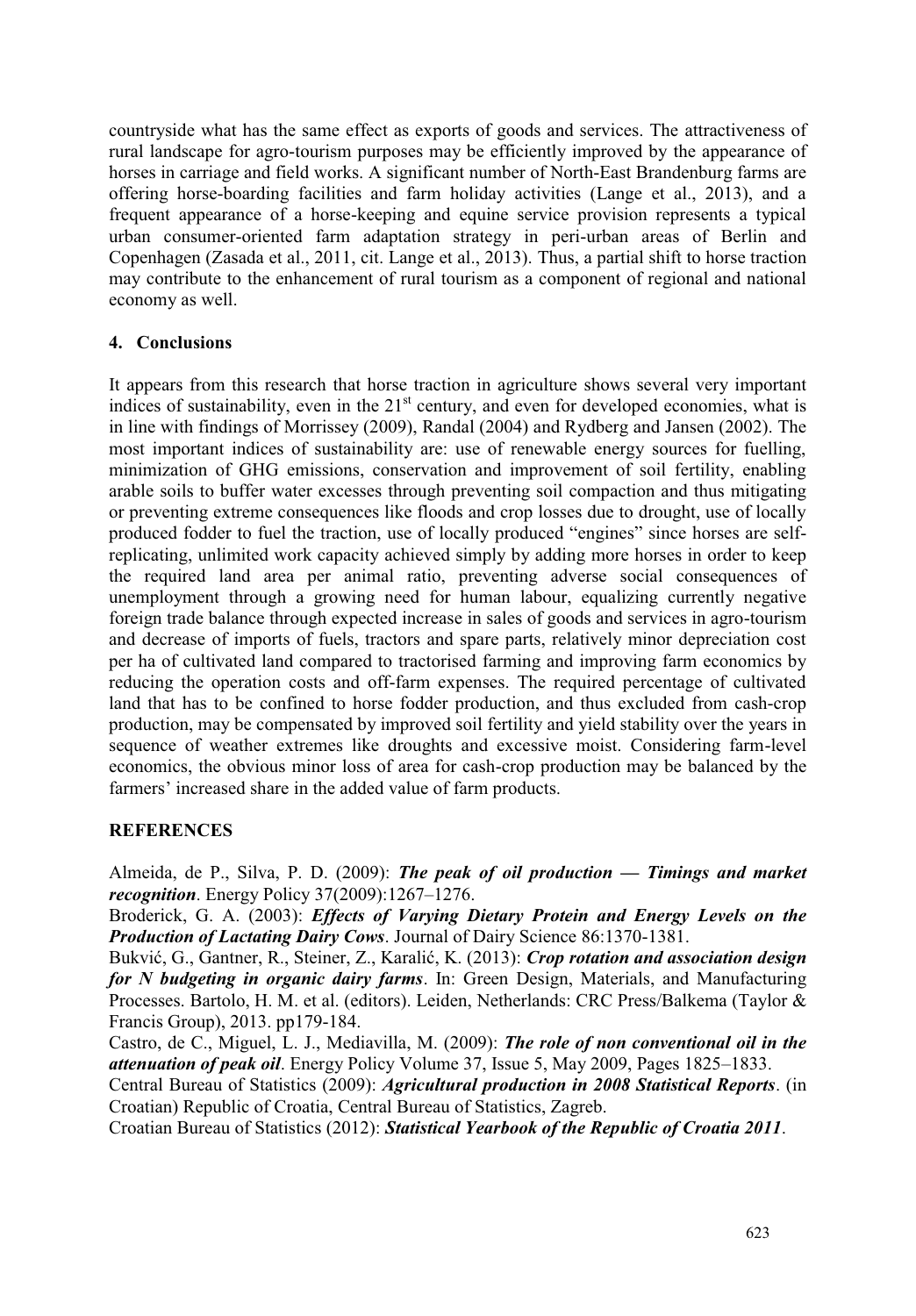Crutzen, P. J., Mosier, A. R., Smith, K. A., Winiwarter, W. (2008): *N2O release from agrobiofuel production negates global warming reduction by replacing fossil fuels*. Atmospheric Chemistry and physics 8:389-395.

Curteau, D. (2007): *Horse Power*. Orion Magazine: September/October 2007 Issue. Orion, 187 Main Street, Great Barrington, MA 01230. http://www.orionmagazine.org/index.php/articles/article/343

De Decker, K. (2008): *Bring back to horses*. Low-tech Magazine, 2008 April 18th issue. Barcelona, Spain. http://www.lowtechmagazine.com/2008/04/horses-agricult.html

Demirbas, A. (2005): *Potential applications of renewable energy sources, biomass combustion problems in boiler power systems and combustion related environmental issues*. Progress in Energy and Combustion Science. Volume 31, Issue 2, 2005, Pages 171–192.

Demirbas, A. (2008): *Biofuels sources, biofuel policy, biofuel economy and global biofuel projections*. Energy Conversion and Management 49(8):2106–2116.

Filipović, D., Husnjak, S., Košutić, S., Gospodarić, Z., Kovačev, I., Čopec, K. (2011): *Impact of the repeated tractor passes on some physical properties of sility loam soil*. Poljoprivreda / Agriculture 17(2):43-48.

Fouts, J. D. (2008): *Draft Horse Handbook*. Washington State University Extension. http://cru.cahe.wsu.edu/CEPublications/EB1135E/eb1135e.pdf

Hall, C. A. S, Day J. W. Jr. (2009): *Revisiting the limits to growth after peak oil*. American Scientist 97(3): 230-237.

Hamza, M. A., Anderson, W. K. (2005): *Soil compaction in cropping systems: A review of the nature, causes and possible solutions*. Soil & Tillage Research 82:121–145.

Harper, M. (2014): *Preventing future floods: the role of land management and the CAP*. In: RSPB Community – giving nature a home: Martin Harper's Blog. http://www.rspb.org.uk/community/ourwork/b/martinharper/archive/2014/02/02/preventingfuture-floods-the-role-of-land-management-and-the-cap.aspx

Harris, P. A. (1998.): *Developments in Equine Nutrition: Comparing the Beginning and End of This Century*. The Journal of Nutrition 128:2699S-2703S.

Herold, P., Schlechter, P., Scharnholz, R. (2009.): *Modern use of horse in organic farming*. In: Fédération Européenne du Cheval de Trait pour la promotion de son Utilisation (FECTU). http://www.fectu.org/Englisch/Horses%20in%20organic%20farming.pdf

Horn, R., Domżżał, H., Słowińska-Jurkiewicz, A., van Ouwerkerk C. (1995): *Soil compaction processes and their effects on the structure of arable soils and the environment*. Soil and Tillage Research, Volume 35, Issues 1–2, Pages 23–36.

Jurčić, Lj., Bilas, V., Franc, S. (2013): *Economic aspects and potentials of renewable energy resources in the Republic of Croatia*. In: Energy security of Europe: the position of Serbia. Institut za međunarodnu politiku i gospodarstvo, Beograd. Antevski, M., Vesić, D. (ed.). Pages:334-352.

Kollodge, C. (1993): *Amish Farming: A Modern Day Paradox*. In: University of California Cooperative Extension – A Small Farm Program. http://sfp.ucdavis.edu/pubs/SFNews/archives/93011/

Lange, A., Piorr, A., Siebert, R., Zasada, I. (2013): *Spatial differentiation of farm diversification: How rural attractiveness and vicinity to cities determine farm households' response to the CAP*. Land Use Policy 31:136–144.

Lazarus, W., Selley, R. (2005): *Farm machinery economic cost estimates for late 2005*. In: University of Minnesota, College of Agricultural, Food, and Environmental Sciences. http://morgan.osu.edu/clark/topics/agriculture-and-natural-resources/farm-managementitems/05%20Custom%20Rates.pdf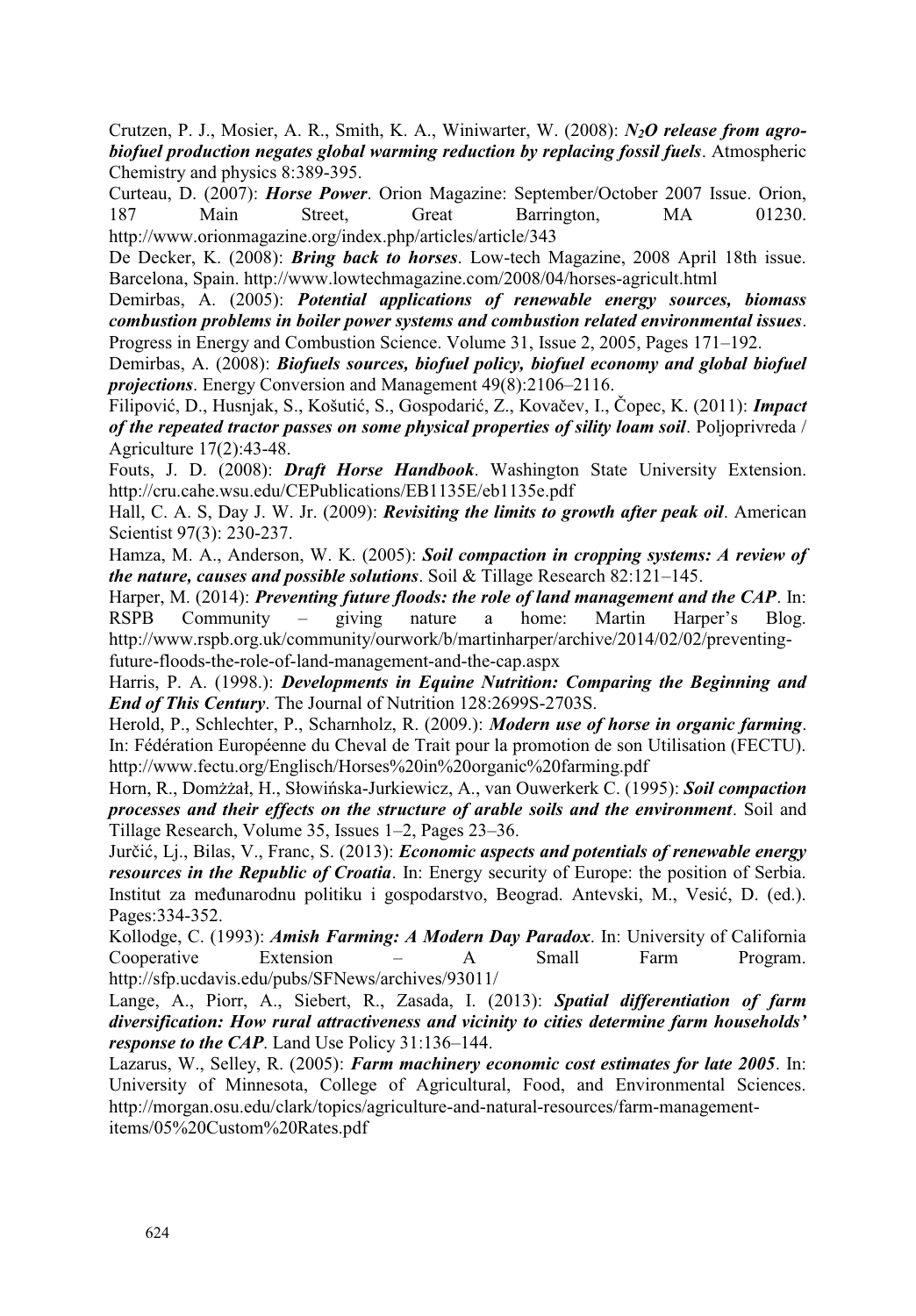Mago, L. (2007): *Models showing increase in cost efficiency of mechanization on small and medium sized arable farms*. Tractors and power machines 12(2):54-61. University of Novi Sad, Serbia.

Mago, L. (2008): *The comparison of the technical-economical parameters of machine utilization under different level of mechanization subject to farm size*. Tractors and power machines 13(1):99-107. University of Novi Sad, Serbia.

Matko, V. (2002): *Psychological consequences of unemployment and mediating factors* (in Croatian). In: Psychological Aspects of Unemployment – Proceedings of the XII Summer Psychology School, Silba, 2002., Croatia. University of Zagreb, Faculty of Humanities and Social Sciences, Department for Psychology. Galešć, M., Maslić-Seršić, D., Šverko, B. (editors). http://mjesec.ffzg.hr/nezaposlenost/3.1.html

Mihaljek, D. (2003): *Analysis of Public and External Debt Sustainability for Croatia: Application of Standard Financial Indicators*. (in Croatian) Privredna kretanja i ekonomska politika 97:29-75.

Morrison, F. B. (1936): *Feeds and Feeding*. Morrison Publishing Company, 20th edition.

Morrissey, C. (2009): *A Sustainability Comparison between Horse Traction and Tractor Traction on Small Farm Holdings in Ireland*. A Thesis Submitted for the degree of M.Sc. Sustainable Development to Dublin Institute of Technology. Dublin, Ireland.

MPRR (2009): *-Nacrt- Program okrupnjavanja poljoprivrednog zemljišta u Republici Hrvatskoj 2009.-2021*. In: Government of the Republic of Croatia, Ministry of Agriculture, fishering and rural development. Zagreb, Croatia.

Murphy, D. J., Hall, C. A. S. (2011): *Energy return on investment, peak oil, and the end of economic growth*. In: Ecological Economics Reviews. Robert Costanza, Karin Limburg & Ida Kubiszewski, Eds. Annals of The New York Academy of Sciences 1219: 52–72.

Nekić, I. (2002): *Social consequences of unemployment* (in Croatian). In: Psychological Aspects of Unemployment – Proceedings of the XII Summer Psychology School, Silba, 2002., Croatia. University of Zagreb, Faculty of Humanities and Social Sciences, Department for Psychology. Galešć, M., Maslić-Seršić, D., Šverko, B. (editors). http://mjesec.ffzg.hr/nezaposlenost/3.3.html

Pinney, C. (2003): *The case for returning to real live horse power*. In: Before the Wells Run Dry – Ireland's Transition to Renewable Energy. Richard Douthwaite (editor). Feasta, the Foundation for the Economics of Sustainability, Dublin, Ireland. http://www.feasta.org/documents/wells/index.htm

Randall, J. E. (2004): *Machinery Cost Estimates for Amish Farms*. Journal of Extention 42(5). http://www.joe.org/joe/2004october/rb8.php

Rathmann, R., Szklo, A., Schaeffer, R. (2010): *Land use competition for production of food and liquid biofuels: An analysis of the arguments in the current debate*. Renewable Energy Volume 35, Issue 1, January 2010, Pages 14–22.

Rigby, D., Caceres, D. (2001): *Organic farming and the sustainability of agricultural systems*. Agricultural Systems 68:21-40.

Rydberg, T., Jansen, J. (2002): *Comparison of horse and tractor traction using emergy analysis*. Ecological Engineering 19:13–28.

Smith, C., Swanson, C. (2013): *Horse Manure Management*. In: Virginia Cooperative Extension publication 406-208. Produced by Communications and Marketing, College of Agriculture and Life Sciences, Virginia Polytechnic Institute and State University. http://pubs.ext.vt.edu/406/406-208/406-208\_pdf.pdf

Soane, B.D., van Ouwerkerk, C. (1995): *Implications of soil compaction in crop production for the quality of the environment*. Soil and Tillage Research Volume 35, Issues 1–2, August 1995, Pages 5–22.